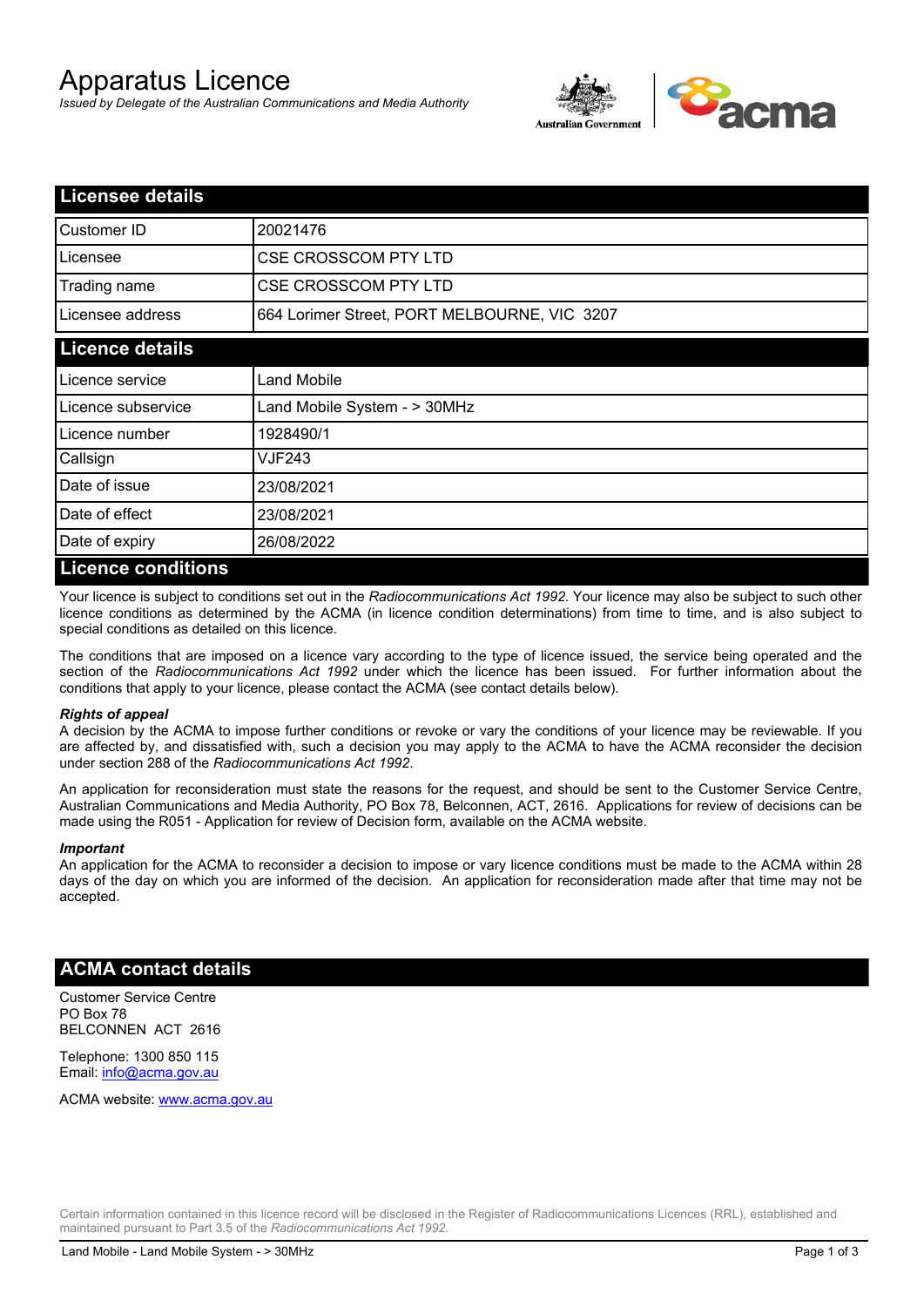## **Advisory Notes applying to licence no.: 1928490/1**

Conditions applicable to the operation of Land Mobile System station(s) authorised under this licence can be found in the Radiocommunications Licence Conditions (Apparatus Licence) Determination and the Radiocommunications Licence Conditions (Land Mobile Licence) Determination. Copies of these determinations are available from the ACMA and from the ACMA home page (www.acma.gov.au).